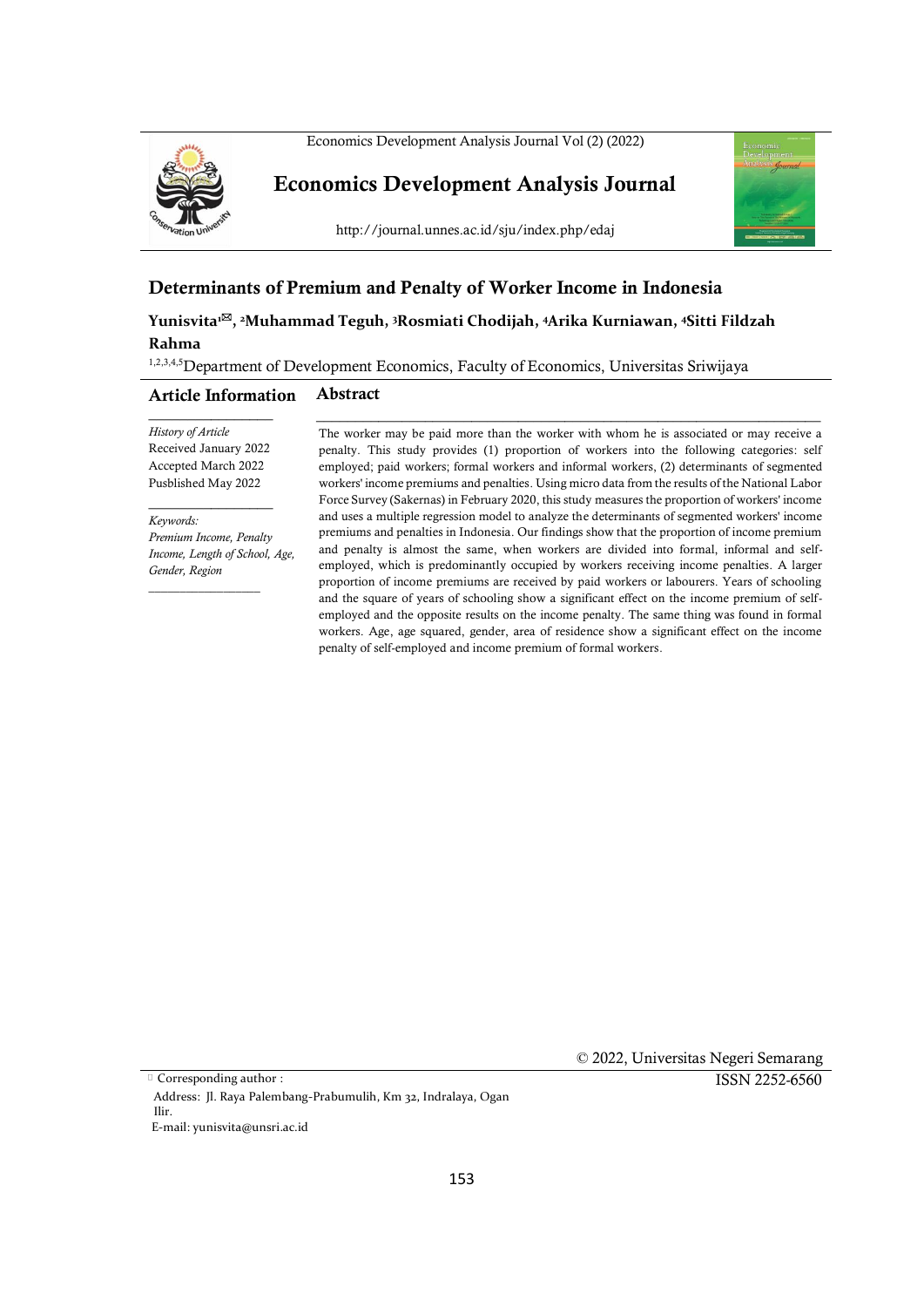# **INTRODUCTION**

Wage inequality in Indonesia has shown an increasing and fluctuating trend over the last decade. If it is observed based on gender differences, there are one third of the number of provinces experiencing an increase in inequality and another third experiencing fluctuations in wage inequality. On the other hand, the characteristic of the labor market in developing countries, including Indonesia, is the high proportion of workers who are self-employed (entrepreneurs) or work in the informal sector. Although there is still consensus on the extent to which entrepreneurs and informal sector workers are in the sector because they are excluded from formal sector employment or because they choose to be in the sector based on financial or non-financial factors.

Premium wages are the average amount of wages for members of a certain group that is greater than the population as a whole. Penalties on earnings for self-employed and informal workers are often interpreted as evidence of exclusion from higher paid formal workers. Many studies have examined income differences between informal and formal employment, and self-employment and wages, for individual countries or for some regions of the world such as Latin America. However, comparative literature on how and why there are income differences across countries is sparse (Gindling et al, 2016).

The segmented labor market theory postulates that informal workers are usually subject to lower remuneration than similar workers in the formal sector. Study results (Tansel & Kan, 2012) in line with the traditional theory that formally salaried workers are paid much more than their informal counterparts. Confirming heterogeneity within informal employment, they found that self-employed often earn lower wages than those who are salaried. Not so with (Arabsheibani & Staneva, 2012). They found significant informal employment wage premiums across income distributions. This

contrasts with previous research and casts doubt on recent literature showing that the informal sector is under-rewarded. It seems that informal work in Tajikistan is the main source of income. In addition, unskilled workers in the labor market segment benefit more from wage premiums that increase over time, while skilled workers enjoy wage premiums when they migrate as well as time wage increases. Furthermore, for unskilled workers wage growth over time is mainly due to the accumulation of human capital (Matano & Naticchioni, 2013).

Other explanation on the size-wage gap have been provided in the literature. For example, Criscuolo (2000) shows that premium wages are paid by large employers as efficiency wages to increase worker productivity.

In a regional context, (Araújo, Almeida & Gonçalves, 2020) states if and when these groups of workers benefit differently from the agglomeration effect, including estimates of the urban wage premium (UWP) for informal workers, and based on a focus on developing countries. UWP is a positive wage differential across a dense geographic area. It is quite common to identify UWP using administrative registers filled in by the company, limiting the analysis to male workers with formal contracts. This restriction is a problem for Brazil because informal workers have an impeccable participation in the workforce. By analyzing the Brazilian labor market using the Brazil National Continuing Sample Household Survey, a comprehensive longitudinal database covers the period from Q1 2012 to Q3 2019, which allows analysis of heterogeneity of formality status,

In Indonesia there is a phenomenon of premium and penalty income, as shown in Figures 1 and 2. The difference between the wages of professional workers and entrepreneurs in the Riau Islands Province, DKI Jakarta and West Papua experiences an income penalty condition while other provinces experience the opposite. Income penalties based on the difference between the wages of formal and informal workers also occur in the three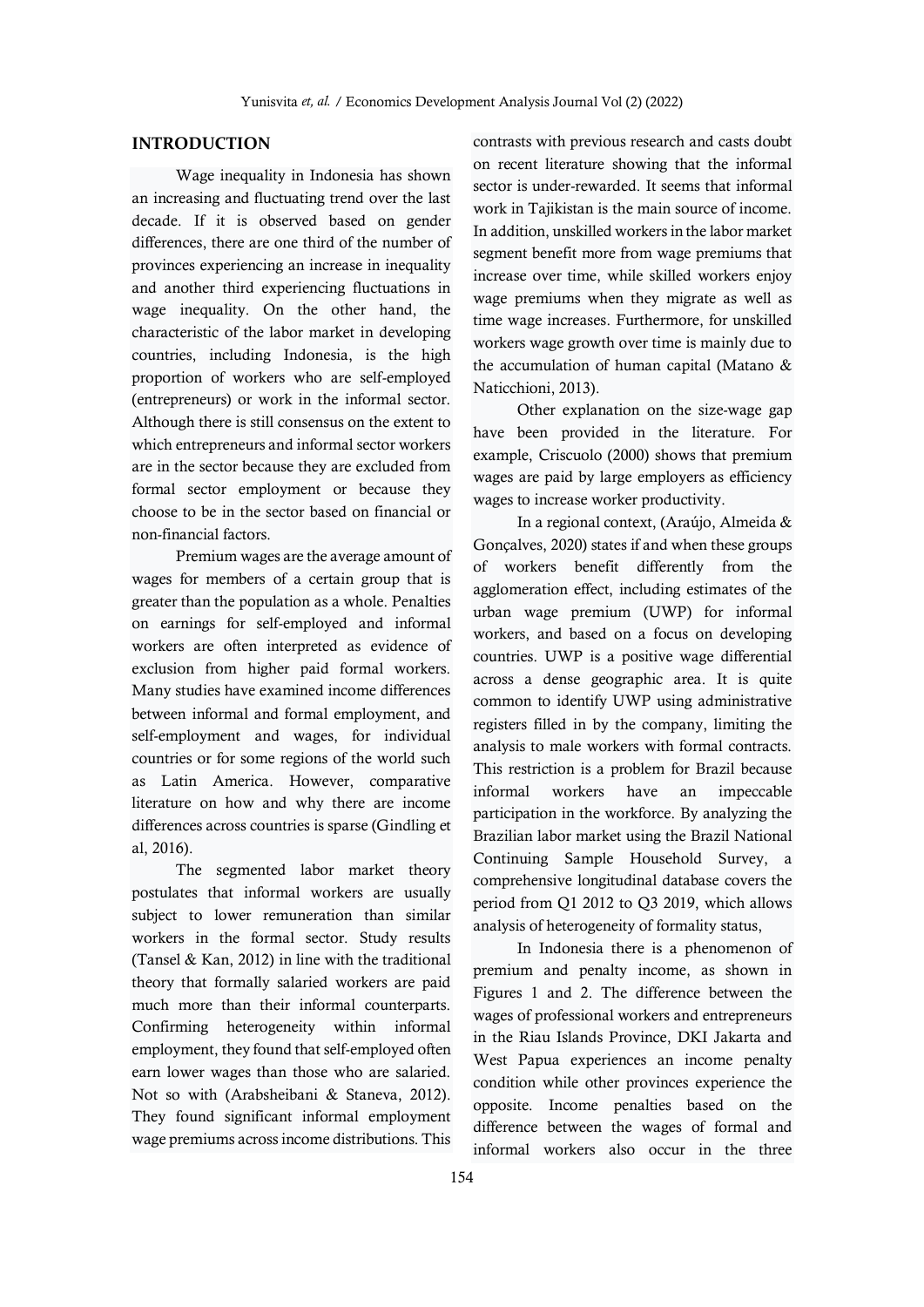provinces, in addition to three other provinces, namely West Java, Central Kalimantan and Papua.



**Figure 1**. Average Professional Wage and Self Employes Wage (thousand rupiah)



**Figure 2.** Average Formal Wage and Informal Wage (thousand rupiah).

Source: Sakernas Data, 2020 (processed)

Integrally, the informal sector relates to the formal sector with a pro-cyclical nature or as a complementary sector. This situation allows for income gaps between sectors even in the same education group. Thus, Wulandari, Susilo & Satria (2018) attempted to determine the effect of worker characteristics on income inequality between formal and informal employees on skilled and unskilled workers in Indonesia in 2017 using the Blinder-Oaxaca decomposition. The results showed that the discrimination factor had a greater effect than the endowment factor on the income gap and the endowment factors that played a role in increasing the income gap of the two groups were age squared, experience, and job training.

The goal of a competitive labor market model would be to bring a penalty or premium income to Self-Employed versus workers, or

workers with different types of companies. The labor market in the traditional approach in developing economies is segmented or dualistic where formal sector employment is limited by minimum wages, tax laws and labor market regulations that limit employment in the formal sector. The argument is that workers who are not capable enough to work in the formal sector will take jobs as self-employed workers or low-paid workers, or marginal informal sector companies. Thus, both entrepreneurial workers and informal workers are "expelled" from the formal sector so that the wages of formal workers remain above market wages.

In a dualistic economic development model, the formal sector in developed countries is tend to be small (Self-Employed and informal employment are large) due to lack of demand, credit, reliable inputs and export markets keep the scale and productivity low for formal sector products (La Porta & Shleifer, 2014). Therefore, formal sector firms in low-income countries tend to be less productive. As long as firms in lowincome countries tend to be less productive than firms in more developed countries, the extension of the self-employment penalty is likely to be less for workers in low-income countries.

Segmentation and integration of formal and informal labor markets are two very different views on the interaction of formality and informality (Lehmann, 2014).The condition of the labor market in Indonesia is still dualistic. Dualism is reflected in the segmentation of the labor market in two sectors: formal (identical to modern), and informal (identical to traditional). This dualistic approach is still controversial, because from the results of studies in several developing countries, the validity of the dualistic hypothesis is doubtful, even though in reality the dichotomy in the two segments/sectors always exists, it is not permanent, because it is transitional, both from informal to formal, and formal to formal. informal (temporary) then return to formal (after getting the opportunity to enter this sector).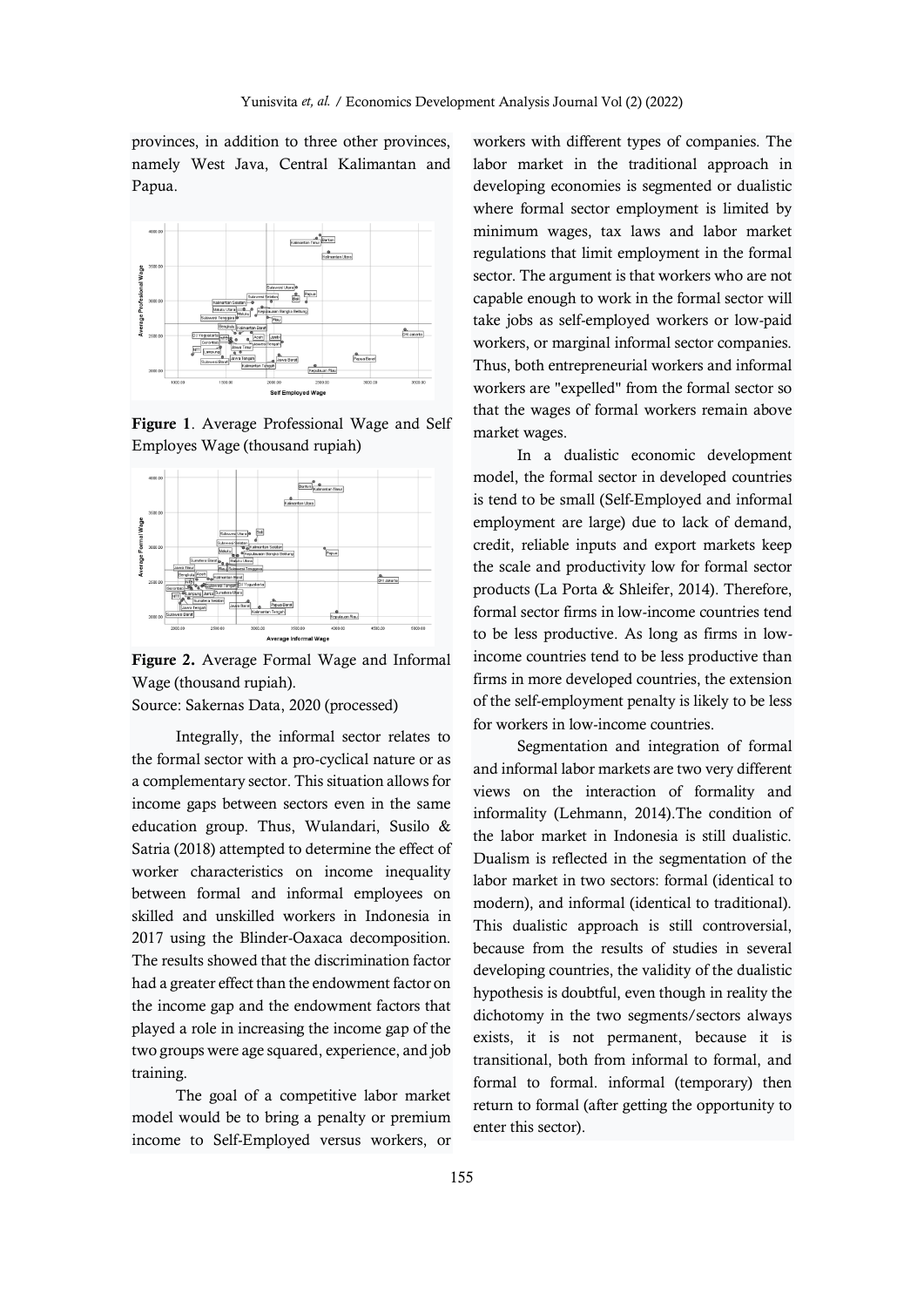Until now, the situation of labor market competition in Indonesia is very tight, but it is not yet in perfect competition. The situation of a pure competitive/perfect competition labor market is different from that of an imperfect competition, both monopolistic and monopsonistic. From empirical studies so far the labor market in Indonesia when viewed from the aspect of wages is flexible (Witjaksono, 2009).

The issue of individual heterogeneity in the labor market in developing countries is very important to the participation of informal workers. This type of heterogeneity has been explored by many studies on labor market segmentation (Tansel & Kan, 2012; Yahmed, 2018) and the wage gap between formal and informal workers (El Badaoui, Strobl & Walsh, 2010; Chen & Hamori, 2013).

Non-professional Self Employed and informal workers face an income penalty compared to formal workers. These penalties are statistically significant except in developing countries in Europe and Central Asia, where they are small and often not statistically significant. In addition, income penalties are small (and often not statistically significant) in low-income countries for both non-professional and informal entrepreneurs. The penalty for non-professional or informal entrepreneurs increases as a country's GDP increases. The income penalties for informal workers are largest in middle-income countries, and income penalties for nonprofessional workers are the largest in highincome countries. Employers and professional entrepreneurs on average enjoy an income premium compared to workers, with large differences between men and women. While the largest income premiums for entrepreneurs and professionals are middle-income men and Latin American countries (Gindling et al, 2016).

Wage premiums can also be observed based on the skill level of workers in urban areas. Matano and Naticchioni (2013) specifically state that skilled workers enjoy a wage premium that is balanced between the effects of wage levels during migration and the effects of wage growth.

For low-skilled workers, the urban wage premium is due to the effect of wage growth as wages increase over time.

Arabsheibani & Staneva (2014) show that hthe results of the decomposition of wage differentials show a strong income penalty for formal sector workers across the income distribution. These penalties are particularly large at the lower end of the distribution, where 48% of the observed wage gap is attributed to differential returns. Premiums in the informal sector in Tajikistan based on the theory of compensation differences will cause people to expect the wages of the informal sector to be higher than the wages of the formal sector.

According to Duranton (2016), the lower wage premium for formal workers compared to workers in the informal sector may be due to two factors: (i) it is influenced by wage premiums in more densely populated areas based more on the nature of work and type of activity rather than formality status, and (ii) as informal workers can sell their products locally, their income is more determined by local housing and transportation costs.

Wage premiums examined from a geographical aspect mainly in urban areas identify wage premiums at all urban levels due to labor productivity. This is related to (i) segregation of high-skilled workers in more densely populated areas (Behrens, Duranton, and Nicoud-Robert, 2014; Combes et al, 2012) and (ii) agglomeration externalities that allow for better employer-employee matching (Baum - Snow; Pavan, 2012) and the accumulation of human capital due to the abundance of knowledge and gain from experience (Moretti, 2010; Moretti, 2013; Behrens, Duranton & Robert-Nicoud, 2014; Roca & Puga, 2017). Based on the phenomena and literature review that has been described, this study aims to estimate the determinants of premium and penalty income for workers in the Self-Employed, paid workers, formal and informal workers categories.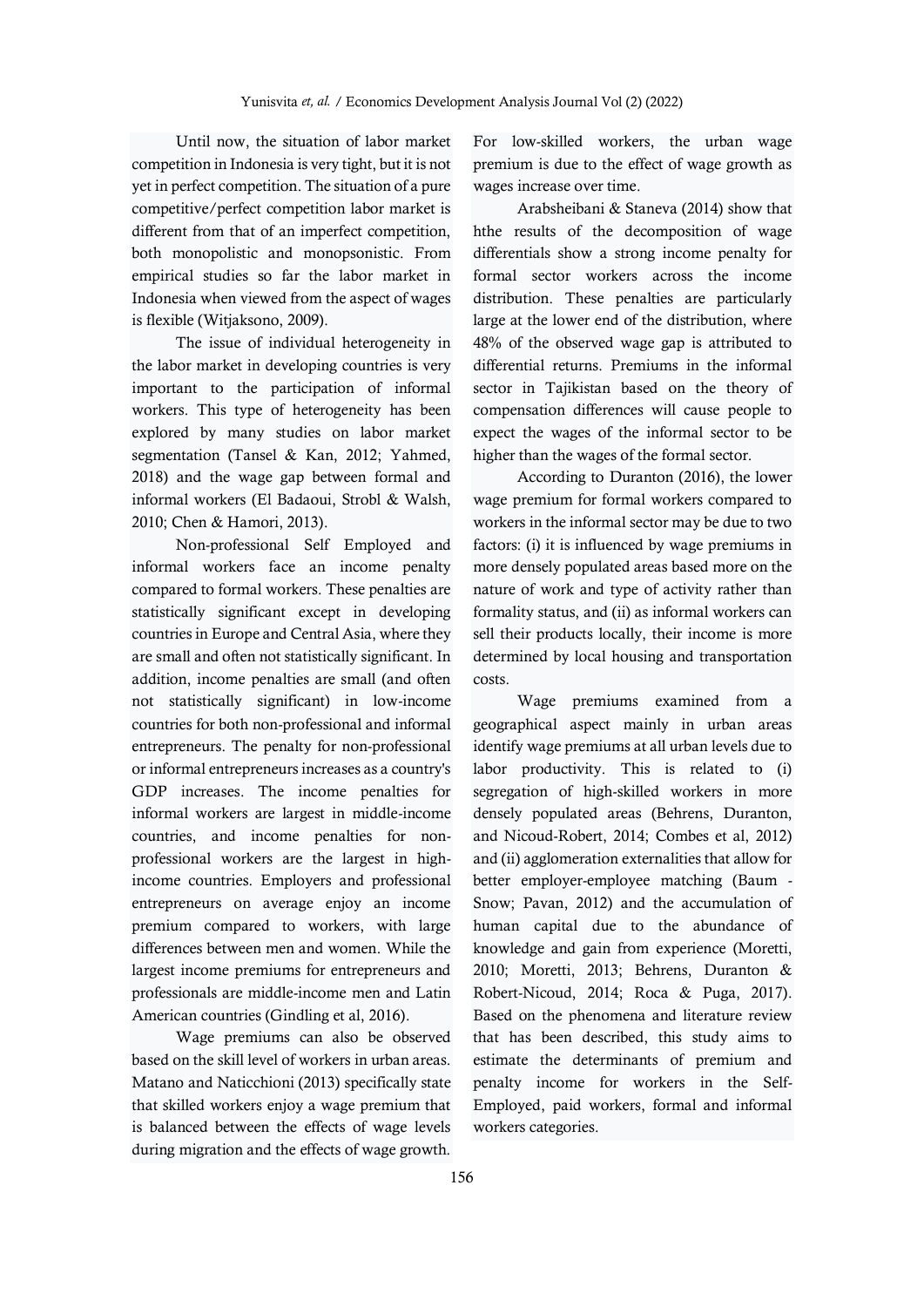## **RESEARCH METHODS**

The unit of analysis of the study is the population aged 15 years and over who have status as workers in Indonesia. The data used was obtained from the National Labor Force Survey (Sakernas) which was carried out throughout the Republic of Indonesia in February 2020. After cleaning the data according to the category and completeness of the questionnaire data according to the purpose of this study, a sample of 11,138 respondents was obtained.

To estimate the determinants of income premiums or penalties for formal workers and informal workers, both women and menas well as in the group of self-employed workers with paid workers using multiple linear regression functions with cross section data as follows:

LnYi = α+ βEPi + γXi + I .......................... (1)

where:Yi is the monthly income of worker i (premium and penalty income); Xi is a set of independent variables, namely length of school year (X1), length of school year squared (X2), age (X3), age squared (X4), gender dummy variable (X5), urban/rural dummy variable (X6); EPi (X7) is the average income premium for (1) entrepreneurs which is calculated by the percentage difference between the income of selfemployed and the income of wage workers and (2) formal workers which is calculated by the percentage difference between the income of formal and informal workers; i is a worker; and is the Error rate.

The multiple regression model (Equation 1) used to estimate the determinants of premium and penalty income is broken down into 8 models, namely: estimation model for selfemployed workers (models 1 and 2); estimation models for paid workers (models 3 and 4); estimation models for formal workers (models 5 and 6); estimation models for informal workers (models 7 and 8). Hypothesis in this study is that there is a greater proportion of workers who receive income penalties than premium income. The percentage difference in the income of selfemployed and paid workers determines the income earned by workers along with the variables of the social demographic characteristics of the workers themselves.

The variables used follow the following definitions: First, Workers are residents aged 15 years and over who are working. Second, Income is the compensation received by the workforce per month which is paid by the company/office using units of Rupiah. Premium income is the positive difference between worker's income and the average income of that group of workers. Penalty income is the negative difference between the worker's income and the average income of that group of workers. Third, the categories of workers are groups of workers with the following status: Business assisted by permanent workers; Labor/Employees; Self-employed; Trying to be assisted by non-permanent workers; casual workers in agriculture; non-agricultural workers; Family workers. Entrepreneurial workers in this study are code 3 and labor workers are groups of codes 5 and 6. For the category of type of work according to the KBJI then, Formal workers consist of the code: (1) Manager; (2) Professional; (3) Professional technicians and assistants; (4) Administrative staff. Informal workers consist of: (5) sales force and sales force; (6) skilled workers in agriculture, forestry and fisheries; (7) processing, handicraft and related workers; (8) machine operators and assemblers; and (9) manual labor. Fourth, Years of schooling are units of years of education completed by workers. Fifth, Age is information about the date of the month and year from the time of the respondent's birth according to the Gregorian calendar system. Sixth, Gender is the gender of male and female expressed in the form of a dummy, 0 for women and 1 for men. The last, Regions are expressed in dummy form, 0 for rural areas and 1 for urban areas.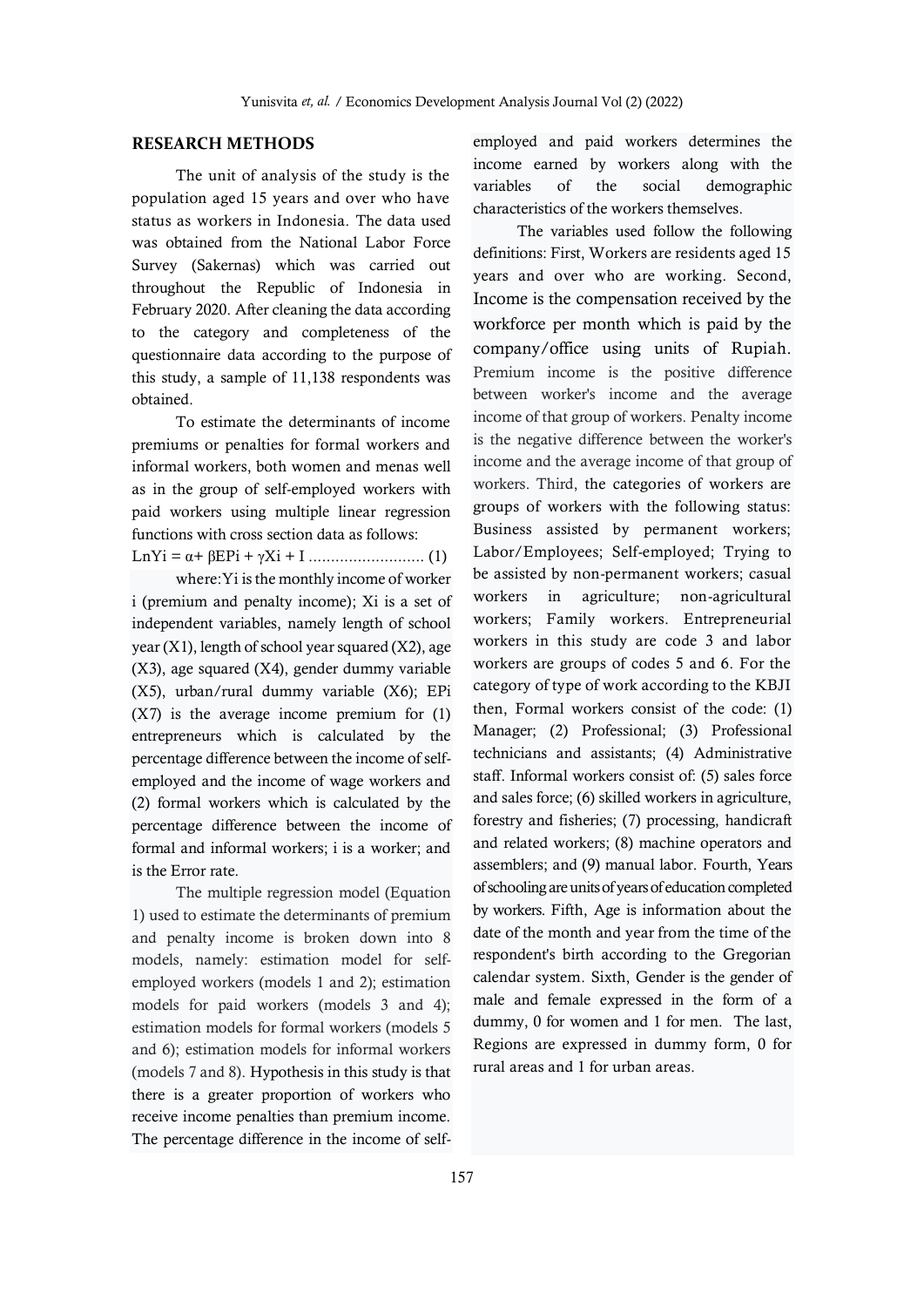### **RESULTS AND DISCUSSION**

The research variables described descriptively include the minimum, maximum, average and standard deviation shown in Table 1 below:

**Table 1.** Descriptive Statistics Results

| Variable                                     | Min   | Max              | mean    | Std.<br>Deviatio |
|----------------------------------------------|-------|------------------|---------|------------------|
|                                              |       |                  |         | n                |
| Age                                          | 15    | 65               | 41.6625 | 11.79651         |
| Level of                                     | 1     | 15               | 6.3435  | 3.57824          |
| education                                    |       |                  |         |                  |
| Income/earnin                                | 15000 | 10000000 1713141 |         | 1315567          |
| $gs$ (IDR)                                   |       |                  |         |                  |
| Source: Sakernas Indonesia, 2020 (processed) |       |                  |         |                  |

Based on the income level, it shows that the respondent who has the lowest income is IDR 15,000, while the highest income is IDR 10,000,000, the average income of the respondent is IDR 1,713,141, with a standard deviation of 1,315,567. Shown in more detail in Table 2, most of the respondents have incomes ranging from IDR 501,000-1,500,000/month as many as 4,892 people (43.9 percent). Meanwhile, for the highest income category, which is more than Rp. 3,000,000/month as many as 1,077 people (9.7 percent). The condition of workers' income in Indonesia is dominant in a lower direction, seen from the lowest income category, which is less than Rp. 500,000/month in a relatively high proportion, namely 13.8 percent or 1,535 people.

The lowest level of education from the highest diploma is never attended school/does not have a diploma, while the highest education level is Strata 2 (S2). The highest average level of education completed based on the highest diploma is SMP with a data distribution value of 3,578. The table 2 shows the Frequency Distribution of Income, Education and Age of respondents.

|                                                                                          | Education and Age |  |  |  |
|------------------------------------------------------------------------------------------|-------------------|--|--|--|
| Number of<br>Income<br>Percentage<br>Respondents<br>(Rupiah/Month)<br>$(\%)$<br>(Person) |                   |  |  |  |
| < 500,000<br>13.8<br>1535                                                                |                   |  |  |  |
| 501,000-1,000,000<br>2542<br>22.8                                                        |                   |  |  |  |
| 1.001.000-1.500.000<br>21.1<br>2350                                                      |                   |  |  |  |
| 1,501,000-2,000,000<br>15.5<br>1721                                                      |                   |  |  |  |
| 2.001.000-2.500.000<br>928<br>8.3                                                        |                   |  |  |  |
| 2,501,000-3,000,000<br>8.8<br>985                                                        |                   |  |  |  |
| >3,000,000<br>9.7<br>1077                                                                |                   |  |  |  |
| Total<br>11138<br>100.0                                                                  |                   |  |  |  |
| Level of education                                                                       |                   |  |  |  |
| Elementary                                                                               |                   |  |  |  |
| School/Not Finished<br>5063<br>45.5<br><b>Elementary School</b>                          |                   |  |  |  |
| (SD/not SD)                                                                              |                   |  |  |  |
| junior high school<br>2498<br>22.4<br>(SMP)                                              |                   |  |  |  |
| senior High School<br>3143<br>28.2<br>(SMA)                                              |                   |  |  |  |
| Diploma<br>162<br>1.5                                                                    |                   |  |  |  |
| 2.4<br>S1<br>262                                                                         |                   |  |  |  |
| S <sub>2</sub><br>10<br>$\cdot$ 1                                                        |                   |  |  |  |
| Total<br>100.0<br>11138                                                                  |                   |  |  |  |
| Age                                                                                      |                   |  |  |  |
| 8.5<br>15-24<br>945                                                                      |                   |  |  |  |
| 25-34<br>2300<br>20.7                                                                    |                   |  |  |  |
| 35-44<br>3264<br>29.3                                                                    |                   |  |  |  |
| 25.2<br>45-54<br>2812                                                                    |                   |  |  |  |
| 15.3<br>55-64<br>1702                                                                    |                   |  |  |  |
| 115<br>>64<br>1.0                                                                        |                   |  |  |  |
| <b>Total</b><br>11138<br>100.0<br>۰<br>$T = 1$                                           |                   |  |  |  |

**Table 2.** Frequency Distribution of Income,

Source: Sakernas Indonesia, 2020 (processed)

Regarding the education level of the respondents, it can be seen from the highest diploma which can be seen in Table 2. Twothirds of Indonesian workers are categorized as low-educated, namely elementary school / not graduated from 5,063 people (45.5 percent) and 2,498 junior high school workers (22.4 percent) . As for the higher education category, namely Diploma-Strata Two (S2), only 4 percent or as many as 272 people.

The average age of the respondents is 42 years with a standard deviation of 11.797. Most of the respondents aged 25-54 years as many as 8,376 people (75.2 percent). Meanwhile, the highest age category was 55->64 years with 1,820 people (16.3 percent) and half of the lowest age category was 15-24 years, which was 945 people (8.5 percent). It can be said that the respondents are the dominant group of productive workers.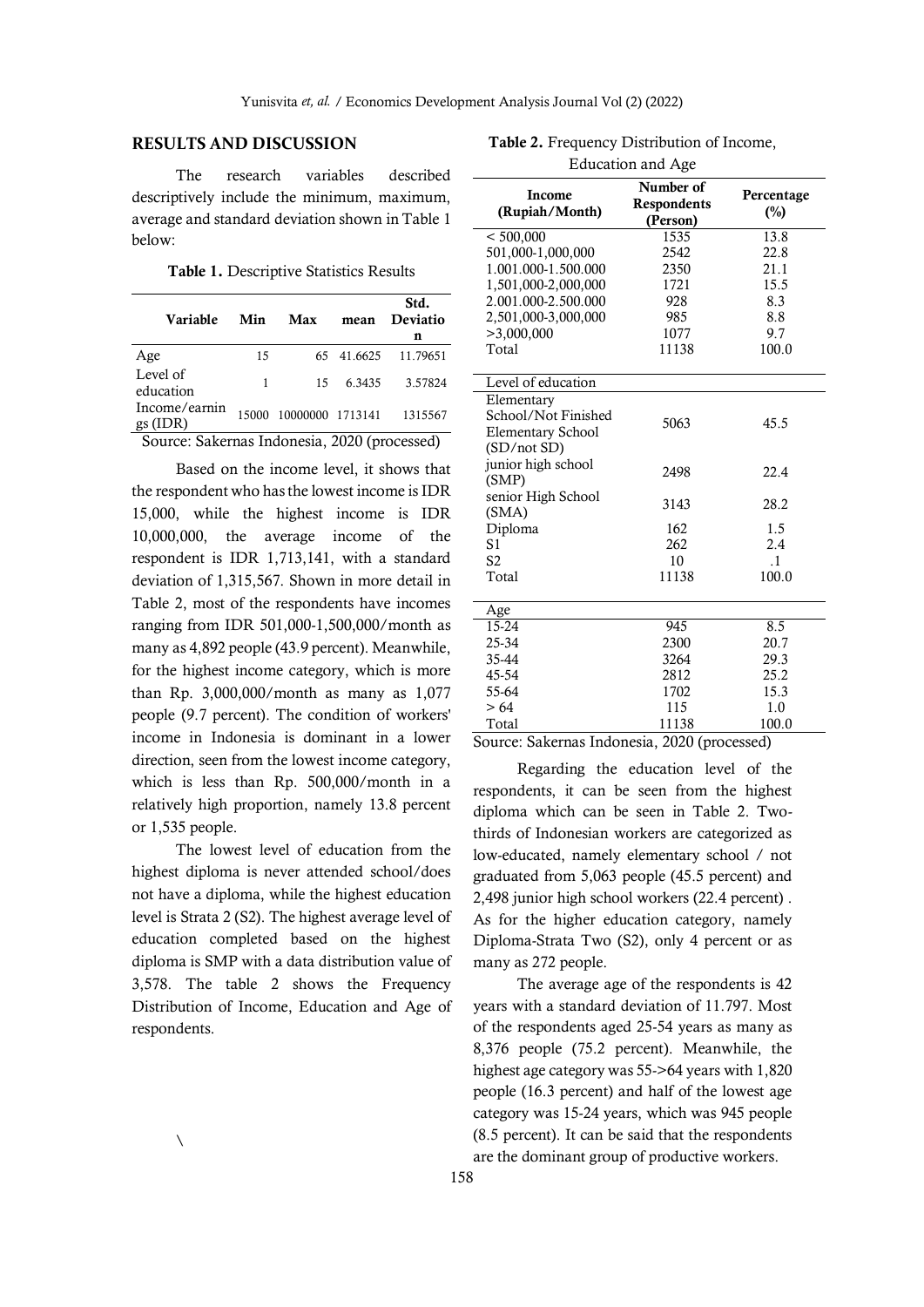| of Residence, Status and Type of Work |                                      |                       |  |
|---------------------------------------|--------------------------------------|-----------------------|--|
| Gender                                | Number of<br>Respondents<br>(Person) | Percentage<br>(%)     |  |
| Man                                   | 7507                                 | 67.4                  |  |
| Woman                                 | 3631                                 | 32.6                  |  |
| Total                                 | 11138                                | 100.0                 |  |
| Residence<br>Urban<br>rural<br>Total  | 4246<br>6892<br>11138                | 38.1<br>61.9<br>100.0 |  |
| Type of<br>work                       |                                      |                       |  |
| formal                                | 385                                  | 3.5                   |  |
| Informal                              | 10753                                | 96.5                  |  |
| Total                                 | 11138                                | 100.0                 |  |
| Job status                            |                                      |                       |  |
| Self-<br>employed                     | 7980                                 | 71.6                  |  |
| Laborer                               | 3158                                 | 28.4                  |  |
| Total                                 | 11138                                | 100.0                 |  |

| <b>Table 3</b> Frequency Distribution by Gender, Place |
|--------------------------------------------------------|
| of Residence, Status and Type of Work                  |

Source: Sakernas Indonesia, 2020 (processed)

Table 3 explains that workers in Indonesia are dominated by men as many as 7,507 people (67.4 percent) while for women workers only one third or 3,631 people (32.6 percent). Seen from this context, it means that male workers are the main workers in the general hierarchy of society, in other words, female workers are still secondary workers. In addition to gender, the conditions of workers are also differentiated based on the classification of the area of residence, namely rural and urban areas. In line with the distribution of male workers, almost the same number of workers in Indonesia live in rural areas as many as 6,892 people (61.0 percent) while the remaining 4,246 people (38.1 percent) are workers in urban areas. This data shows that employment in rural areas still provides wide opportunities where rural areas are characterized by the dominant agricultural sector coloring the economic structure in Indonesia. Further can be observed from the following explanation.

Type of work occupied by the category of workers is divided into formal and informal sector workers. The formal sector consists of the following codes: 1. Manager; 2. Professional; 3. Professional technicians and assistants; 4.

Administrative staff. The informal sector consists of: 5. Sales force and sales force; 6. skilled workers in agriculture, forestry and fisheries; 7. processing, handicraft and related workers; 8. machine operators and assemblers; and 9. manual labor. In general, almost all respondents are workers with jobs in the informal sector as many as 10,753 people (96.5 percent) while workers in the formal sector are 385 people (3.5 percent). Meanwhile, if distinguished from their employment status, most of the respondents were entrepreneurs, namely 7,980 people (71,

When workers are divided into formal and informal workers, the proportion of premium and penalty income shows almost the same conditions. Both are dominantly occupied by workers who receive an income penalty with a ratio of premium or income penalty of 2:5. That is, the difference between the income of respondents and the average income of formal and informal workers is negative. The income of workers is lower than the average income in their respective sectors.

A different situation is found when workers are categorized into self-employed workers and workers. The dominant proportion of income penalty is still found in the group of self-employed workers, as well as formal and informal workers. Gindling et al (2016) stated that the income penalty for self-employed and informal workers does not depend on the segmentation of the labor market. Workers maximize utility over income. If selfemployment is preferred over paid workers, it can be seen that there is an entrepreneurial income penalty.

A larger proportion of income premiums are received by paid workers or laborers. The comparison of 51.5 percent : 48.5 percent is shown by the calculation results for the group of laborers. Referring to this, it can be said that the income of laborer respondents exceeds the average income of all workers. In nominal terms, the average monthly income for formal workers is IDR 1,776,638.88; informal workers is IDR 1,708,307.475; self-employed is IDR 1,825,800.798 and Labor is IDR 1,459,563.867. Observing this figure and the proportion of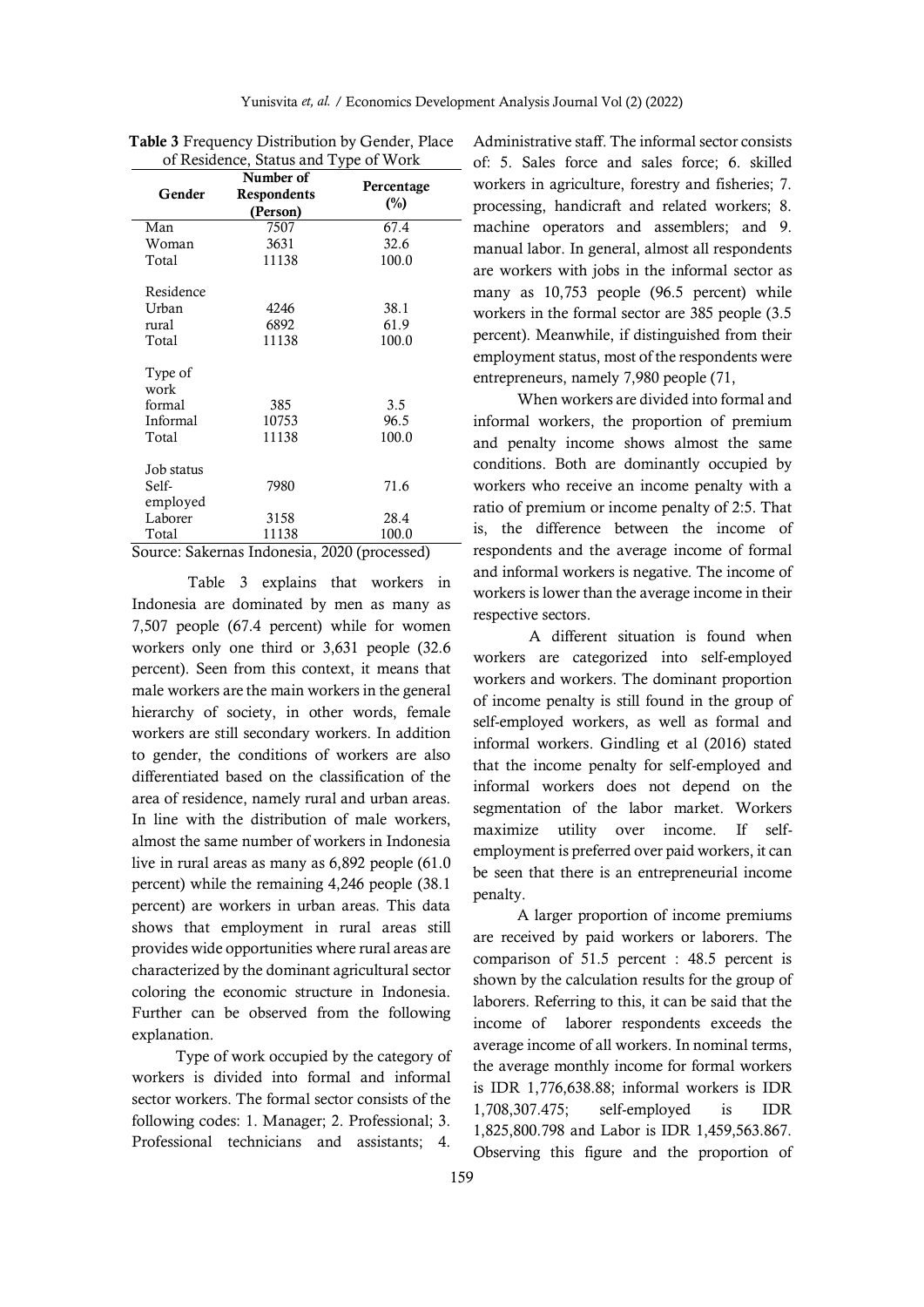income premium or penalty as shown in Figures 3 and 4, it can be stated that the income of the respondents compared to the average income of formal, informal and self-employed workers is lower than the average income in each of these categories, however different if the respondent's income is compared to the average worker's income. Thus, overall workers in Indonesia receive an income penalty. Only when compared to the average worker's income, the proportion of respondents' income shows an income premium.



Penalty Premium

 $\blacksquare$  Penalty  $\blacksquare$  Premium

(a) Formal Worker (b) Informal Workers **Figure 3**. Proportion of Premium and Penalty of Income for Formal and Informal Workers





(a) self-employed (b) Laborer **Penalty Premium** 

**Figure 4**. Proportion of Premium and Penalty of Income for self-employed and Labor Workers Source: Sakernas Indonesia 2020 (processed)

The results of the estimation using the multiple regression model can be written in the obtained equation, namely: Self-employed Income. The multiple regression estimation model for the category of workers as selfemployed is presented in Table 4 which is divided into self-employed Premium and self-employed Penalty models.

|         | Table 4. self-employed Income Estimation |  |
|---------|------------------------------------------|--|
| Results |                                          |  |

|                           | Model 1 (self-                | Model 2 (self- |
|---------------------------|-------------------------------|----------------|
| <b>Variable</b>           | employed                      | employed       |
|                           | Premium)                      | Penalty)       |
| Constant                  | 2161032.**                    | $-1566909**$   |
| X <sub>1</sub>            | $-63947.54**$                 | 8424,716       |
| X <sub>2</sub>            | 7580,227**                    | $-24.77860$    |
| X <sub>3</sub>            | $-783.6014$                   | 23671.07**     |
| X <sub>4</sub>            | 59.69795                      | $-265.8279**$  |
| X <sub>5</sub>            | $-74072.32$                   | 215351.9**     |
| X6                        | 21631.65                      | 92388.20**     |
| X <sub>7</sub>            | $-51255.81**$                 | 264.0366**     |
| n                         | 3994                          | 7144           |
| R <sub>2</sub>            | 0.436831                      | 0.108406       |
| Prob (F                   |                               | 0.000000       |
| statistic)                | 0.000000                      |                |
| ** significant at $= 5\%$ |                               |                |
|                           | Source: Processed data (2021) |                |

Source: Processed data (2021)

There are striking differences in the two models. Model 1 shows that the determinants of income for self-employed workers are statistically significant length of school and the square of the length of schooling. On the other hand, in model 2, the length of schooling variable and the square of the length of schooling are not variables that have significant effect on the self-employed income penalty. This contrast implies that in the self-employed group that has a premium income, the length of school plays significant role in changing the level of income. The negative sign in the squared coefficient of years of schooling indicates that the premium pattern of selfemployed income initially with increasing years of schooling reduces income but at a certain point increasing years of schooling will increase income. This means that when the number of squared years of schooling has not reached certain standard, self-employed has not had positive effect from increasing level of education.

Different findings on the income premium of self-employed by gender are shown by Gindling et al, (2016). Male self-employed enjoy a higher income premium than women. This gender difference factor also means that female self-employed are more likely to receive low income as compensation for their flexibility as self-employed. In general, self-employed who receive an income premium reflect not only their greater productivity but also their return on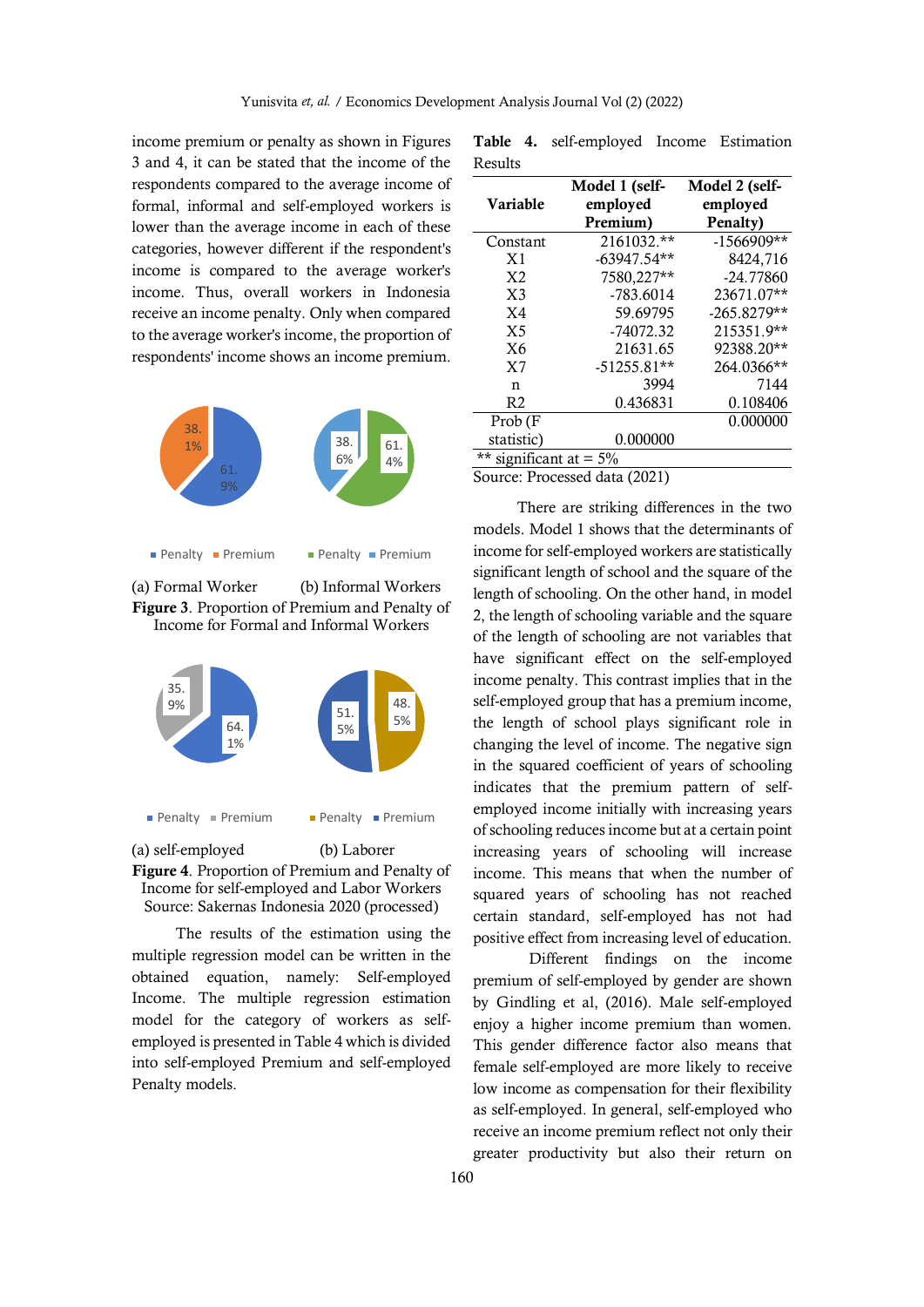capital and risk. In other word, self-employed receive positive income to make up for the additional costs or risks of starting their business. From an economic and sociological perspective, added by (Killewald, 2012) that fathers earn more than men who do not have children.

In model 2, a negative sign on the squared coefficient of years of schooling implies the same as the age-earnings profile. When the number of squares of years of schooling increases, the entrepreneurial income penalty also increases, but when the number of squares of years of schooling increases, the penalty of income decreases. This result is in line with the findings of Gindling et al (2016), both the premium and the entrepreneurial penalty are significantly influenced by education. Gender differences affect the income penalty (Weeden, Cha, & Bucca, 2016). As it is also known in economics literature in the form of maternal penalty. Mothers earn less than women who do not have children (Staff & Mortimer, 2012; García-Manglano & Bianchi, 2014).

The equation of the two estimation models for self-employment is shown by the significant effect of the percentage difference in the income of self-employed and workers. The direction of the income response due to changes in the independent variable is different from one another. In the entrepreneurial group with an income premium, there is an inverse relationship between income and the percentage change. This means that the greater the difference in income, the smaller the premium of self-employed income (the difference between the income of selfemployed respondents and the average income of self-employed is getting smaller). The opposite event is found in model 2. Every one percent increase in the difference in income of selfemployed and laborer will increase the penalty for labor income by Rp. 264.0366.

The second analysis is Laborer Income, Still using the same determinant variable as the self-employed group, in the complementary worker group, quite a different thing happened. It is shown in Table 5, that almost all of the determining variables significantly affect the premium of workers' income.

Age and gender dummy are the dominant determinants of income in both the premium and penalty laborer income groups. Both have the same direction of relationship to laborer income. Age has a positive effect and the square of age with an inverted U pattern on income. The value of the age coefficient is greater in the premium group, where every additional one year of the respondent's age will increase the income premium of IDR 36,930.18. The smaller nominal that occurs in the change in laborer income penalty indicates that each respondent's age increases by one year, it is suspected that the income penalty will only increase by one-tenth of the change that occurs in the income premium. Meanwhile, gender differences cause premium and income penalties to also differ. In line with Gindling et al (2016), male and female income penalties on paid workers (laborer) are also significant. From the results of this estimate, the amount of premium or income penalty in nominal terms is greater for male laborer. For the premium group, it is Rp. 34,354.7.

The area where the respondent lives does not statistically make a difference to the respondent's income penalty. On the contrary, there is a difference in income due to the area of residence for the premium group of laborer income, ie respondents who live in urban areas receive higher income premium than respondents in rural areas.

**Table 5.** Worker's Estimated Income (Paid Workers)

|                           | $\mathbf{v}$ $\mathbf{v}$ uncless |                               |
|---------------------------|-----------------------------------|-------------------------------|
| <b>Variable</b>           | Model 3 (Labor<br>Premium)        | Model 4<br>(Labor<br>Penalty) |
| Constant                  | $-184532.7$                       | 6443724.**                    |
| X <sub>1</sub>            | $-30771.21$                       | 3197,101                      |
| X <sub>2</sub>            | 7158.188**                        | $-133.7591$                   |
| X <sub>3</sub>            | 36930.18**                        | 4765,814**                    |
| X <sub>4</sub>            | $-346.2847**$                     | $-51.61703**$                 |
| X <sub>5</sub>            | $218887.\overline{4**}$           | 26618.06**                    |
| X6                        | $153031.9**$                      | 788.4575                      |
| X <sub>7</sub>            | $-474,4194**$                     | $-118168.7**$                 |
| n                         | 5734                              | 5404                          |
| R <sub>2</sub>            | 0.071306                          | 0.812526                      |
| Prob (F                   |                                   | 0.000000                      |
| statistic)                | 0.000000                          |                               |
| ** significant at = $5\%$ |                                   |                               |
|                           |                                   |                               |

Source: Processed data (2021)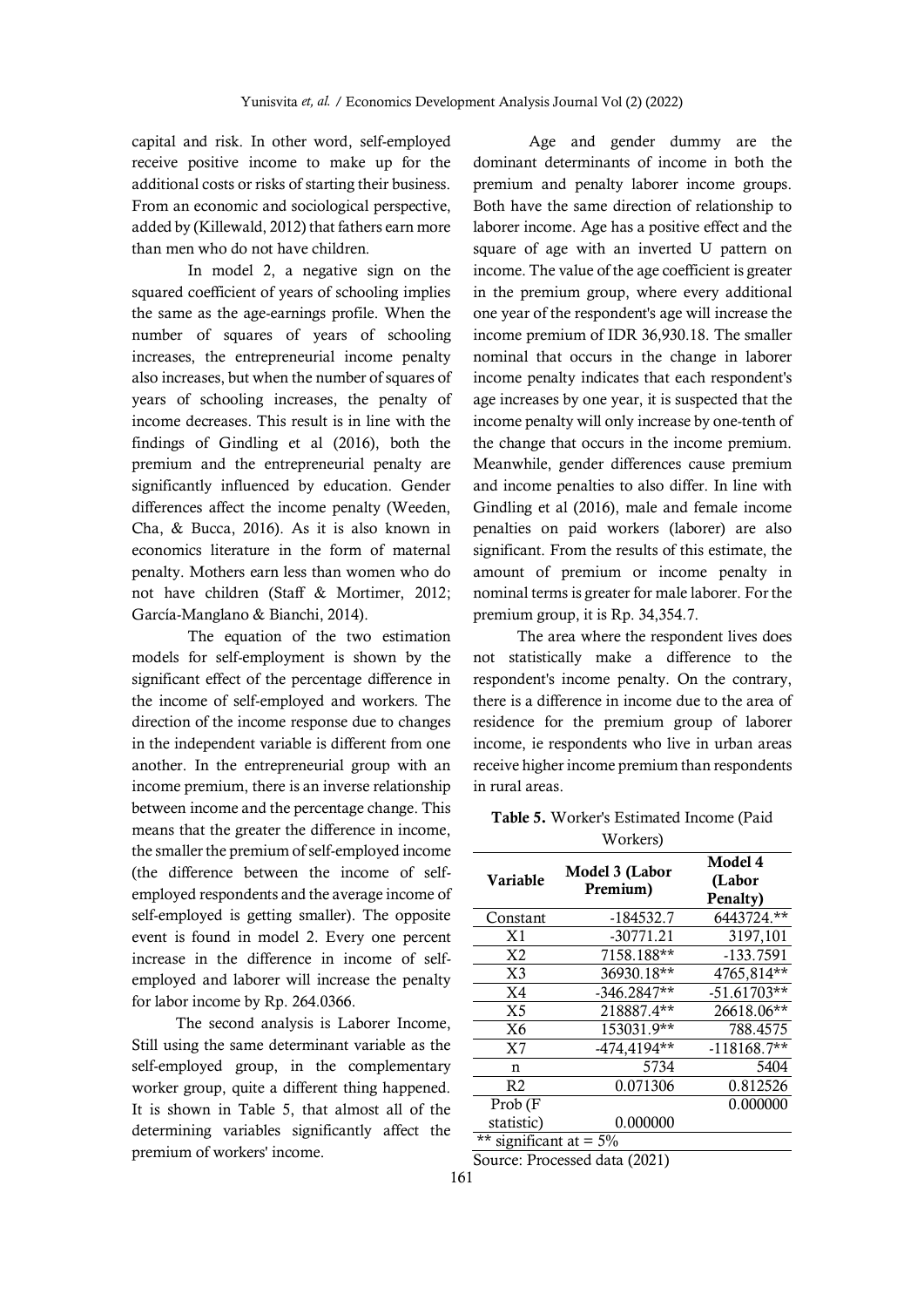The third analysis is Formal Workers. The estimation of the formal worker regression model shows the similarity of the results with the self-employed worker regression model. This is possible because the self-employed worker profile of its characteristics is in line with that of formal workers. Self-employed worker builds their businesses with the resources and capabilities they have. Formal sector workers must also really consider everything that has to do with the sector. Need to see its ability to provide capital, recruit workers, sales targets and other things. The difference between the two groups of workers is only from the nominal coefficient on each of these significant determinant variables.

Based on the estimation results shown in Table 6, it can be explained that an increase in the age of formal workers will increase the income penalty by IDR 23,391.60, but the effect is not statistically significant on the income premium. The same thing happened to the age square variable, gender dummy and the area of residence dummy. For formal workers who are penalized, these four variables significantly affect income. In contrast to Gindling et al (2016) which states that the penalty for male and female formal workers is the same. For male workers living in urban areas, the income penalty is higher than for female workers living in rural areas.

Different findings occur in the group of formal workers who receive an income premium. For this group, it is assumed that the length of schooling and the square of the length of schooling are significant determinants of their income. The pattern of the letter U applies to the income of workers due to the behavior of the quadratic variable of school years. At first the slope decreases until it turns upward with a convex shape. The existence of an income premium caused by education and gender issues is also shown in public sector workers who tend to be formal (Antón & Bustillo, 2015). This is because the public sector is more interested in recruiting highly educated workers as a form of prestige. Meanwhile, the low level of gender discrimination reinforces the existence of an income premium.

|                           | Income                        |               |
|---------------------------|-------------------------------|---------------|
|                           | Model 5                       | Model 6       |
| Variable                  | (Formal                       | (Formal       |
|                           | Premium)                      | Penalty)      |
| Constant                  | 1411942.**                    | $-1529032**$  |
| X <sub>1</sub>            | $-58265.76**$                 | 6725.407      |
| X <sub>2</sub>            | 7938,037**                    | 84,81616      |
| X <sub>3</sub>            | 6904,594                      | 23391.60**    |
| X <sub>4</sub>            | $-8.661106$                   | $-260.0725**$ |
| X <sub>5</sub>            | -45007.71                     | 198500.3**    |
| X6                        | 59212.87                      | 89261.31**    |
| X <sub>7</sub>            | $-22300.42**$                 | 259.1737**    |
| N                         | 4248                          | 6890          |
| R <sub>2</sub>            | 0.300409                      | 0.108699      |
| Prob (F                   |                               | 0.000000      |
| statistic)                | 0.000000                      |               |
| ** significant at = $5\%$ |                               |               |
|                           | Source: Processed data (2021) |               |

**Table 6.** Estimated Result of Formal Worker's

Slightly different from workers receiving premium income in the formal and self-employed groups, the income of informal workers is also influenced by differences in the area of residence apart from the length of schooling factor. Informal workers in urban areas statistically receive a higher income premium than workers in rural areas. The nominal difference is IDR 975,939.15. This is possible because the opportunities for doing business in the informal sector in urban areas are much wider than in rural areas. The population is large, implicitly the number of workers is also large, while the formal sector is not easy to enter, making the informal sector in urban areas a shelter for workers. In turn, it opens up greater income opportunities than in rural areas.

#### **CONCLUSION**

When workers are divided into formal and informal workers, the proportion of premium and penalty income shows almost the same conditions. Both are dominantly occupied by workers who receive an income penalty with a ratio of premium or income penalty of 2:5. When workers are categorized into self-employed workers and laborers, the dominant proportion of the income penalty is still found in the group of self-employed workers. A larger proportion of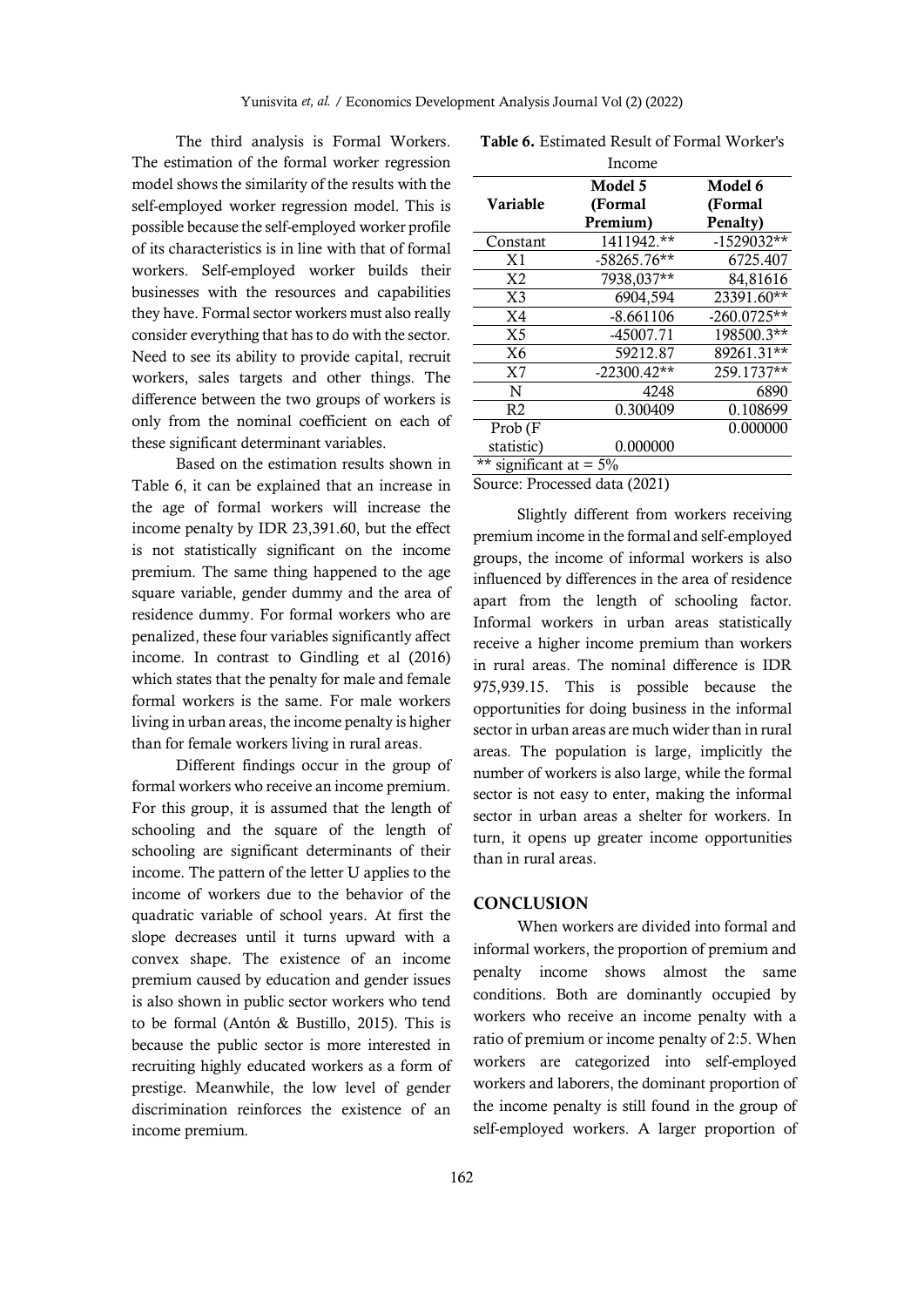income premiums are received by paid workers or laborers with a ratio of 51.5 percent: 48.5 percent.

The determinants of Length of schooling and the square of Length of schooling show a significant effect on the income premium of selfemployed (model 1) and the opposite results on the income penalty (model 2). The same thing was found in formal workers (models 5 and 6). Meanwhile, age, age squared, gender, area of residence showed a significant effect in models 2 and 5 but not in models 1 and 6.

Age and gender dummy are the dominant determinants of income in both the premium and penalty groups of labor income (models 3 and 4). The results of the regression estimation for the informal group of penalized workers are in line with the behavior of the variables that determine the income of the group of formal workers in the same category.

### **REFERENCES**

- Antón, J. I., & Bustillo, R. M. de. (2015). Publicprivate sector wage differentials in Spain. An updated picture in the midst of the Great Recession. *Investigacion Economica*, *74*(292), 115–157. Available at: https://doi.org/10. 1016/j.inveco.2015.08.005
- Arabsheibani, G. R., & Staneva, A. (2014). Is there an informal employment wage premium? Evidence from Tajikistan. *IZA Journal of Labor and Development*, *3*(1). Available at: https://doi.org/10.1186/2193-9020-3-1
- Araújo, V. de C., Regina Ferreira de Almeida, E., & Gonçalves, S. L. (2021). Urban Wage Premium in a Labor Market with Informality. *SSRN Electronic Journal*, *55*(21), 1–26. Available at: https://doi.org/10.2139/ssrn.3721640
- Badaoui, E. El, Strobl, E., & Walsh, F. (2010). The formal sector wage premium and firm size. *Journal of Development Economics*, *91*(1), 37–47. https://doi.org/10.1016/j.jdeveco.2009.03.
- Bargain, O., & Kwenda, P. (2011). Earnings Structures, Informal Employment, And Self-Employment: New Evidence From Brazil, Mexico, And South Africa. *Review of Income and Wealth*, *57*(SUPPL. 1), 100–122. https://doi.org/10.1111/j.1475-4991.2011.0 0454.x
- Baum-Snow, N., Pavan R. (2012). Understanding the City Size Wage Gap. *The Review of Economic Studies*. 79(1). Pp 88-127.
- Behrens, K., Duranton, G., & Nicoud-Robert, F. (2014). Productive Cities : Sorting , Selection , and Agglomeration. *Journal of Political*

*Economy*, *122*(3), 507–553. Available at: https://doi.org/10.1086/675534

- BPS. (2020). The State of Workers in Indonesia. Sakernas February 2020.
- Chen, G., & Hamori, S. (2008). Formal and Informal Employment and Income Differentials in Urban China. In Annual Conference of the Human Development and Capability Association, New Delhi, 168(10–13), 1–30. Available at: https://doi.org/10.1002/jid
- Combes, P. P., Duranton, G., Gobillon, L., & Roux, S. (2012). Sorting and Local Wage and Skill Distributions in France. *Regional Science and Urban Economics*, *42*(6), 913–930. Available at https://doi.org/10.1016/j.regsciurbeco.2012. 11.003
- Cooke, L. P. (2014). Gendered Parenthood Penalties and Premiums Across the Earnings Distribution in Australia, the United Kingdom, and the United States. *European Sociological Review*, *30*(3), 360–372. Available at https://doi.org/10.1093/esr/jcu044
- Criscuolo, C. (2000). Employer Size Wage Effect : A Critical Review and an Econometric Analysis. *University Of Siena Economics Working Paper No. 277, https://dx.doi.org/10.2139/ssrn.223546.*
- Duranton, G. (2016). Agglomeration Effects in Colombia. *Journal of Regional Science*, *56*(2), 210–238. Available at: https://doi.org/10.111 1/jors.12239
- Gindling, T. H., Mossaad, N., & Newhouse, D. (2016). How Large are Earnings Penalties for Self-Employed and Informal Wage Workers? In *IZA Journal of Labor & Development* (Vol. 5). Available at: https://doi.org/10.1186/s40175- 016-0066-6
- Kahn, J. R., García-Manglano, J., & Bianchi, S. M. (2014). The motherhood penalty at midlife: Long-term effects of children on women's careers. *Journal of Marriage and Family*, *76*(1), 56–72. Available at: https://doi.org/10.11 11/jomf.12086
- Killewald, A. (2013). A Reconsideration of the Fatherhood Premium: Marriage, Coresidence, Biology, and Fathers' Wages. *American Sociological Review*, *78*(1), 96–116. Available at: https://doi.org/10.1177/0003122412469204
- La Porta, R., & Shleifer, A. (2017). Informality and Development. *Indian Journal of Labour Economics*, *60*(1), 109–126. Available at: https://doi.org/10.1007/s41027-017-0080-5
- Lehmann, H. (2015). Informal Employment in Transition Countries: Empirical Evidence and Research Challenges. *Comparative Economic Studies*, *57*(1), 1–30. Available at: https://doi.org/10.1057/ces.2014.44
- Matano, A., & Naticchioni, P. (2016). What Drives the Urban Wage Premium? Evidence Along the Wage Distribution. *Journal of Regional Science*, *56*(2), 191–209. Available at: https://doi.org/10.1111/jors.12235